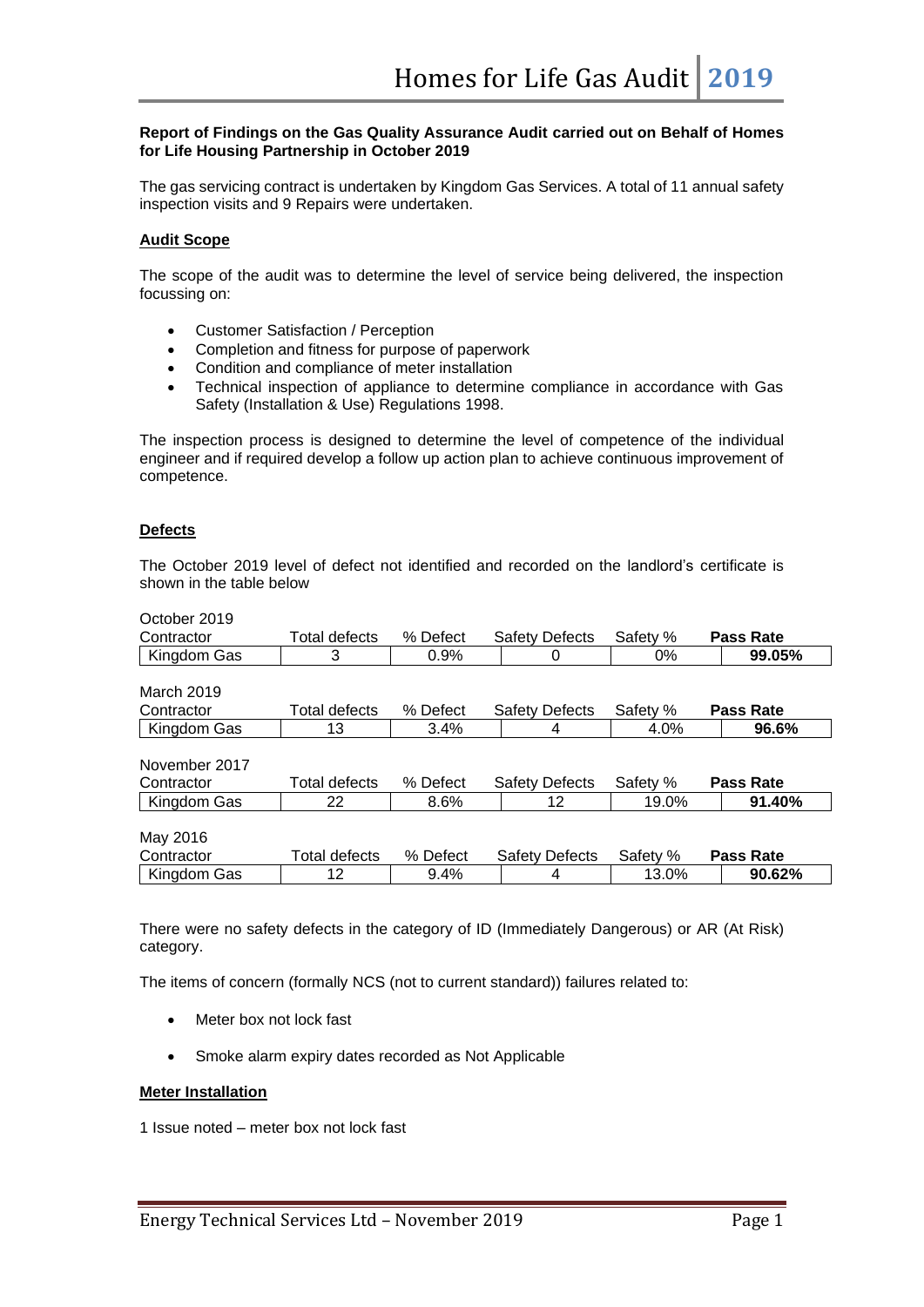# **Equi-potential Bonding**

No Issues noted

### **Paperwork**

The landlord certificate used by Kingdom Gas Services is fit for purpose and records all the necessary information as specified in the Gas Safety Regulations (GSR's). The majority of received certificates were electronic and all were completed correctly.

One questioning tenants, they confirmed they had received a copy of the certificate in the post.

### **Customer Satisfaction**

It is evident by the reaction of the customer that they perceive the level of service being delivered as good.

**Repair Visits 9**

| <b>Parts Required</b> | 44.44% |
|-----------------------|--------|
|                       |        |

**Completion levels / visit**

| 1st visit | 8 | 88.89%   |
|-----------|---|----------|
| 2nd visit |   | 11.11%   |
| 3 visits  |   | $0.00\%$ |
| 4 visits  |   | 11.11%   |

## **Days without heat**

| Я | 88.89% |
|---|--------|
|   | 11.11% |
|   | 11.11% |
|   | 0.00%  |
|   | 0.00%  |